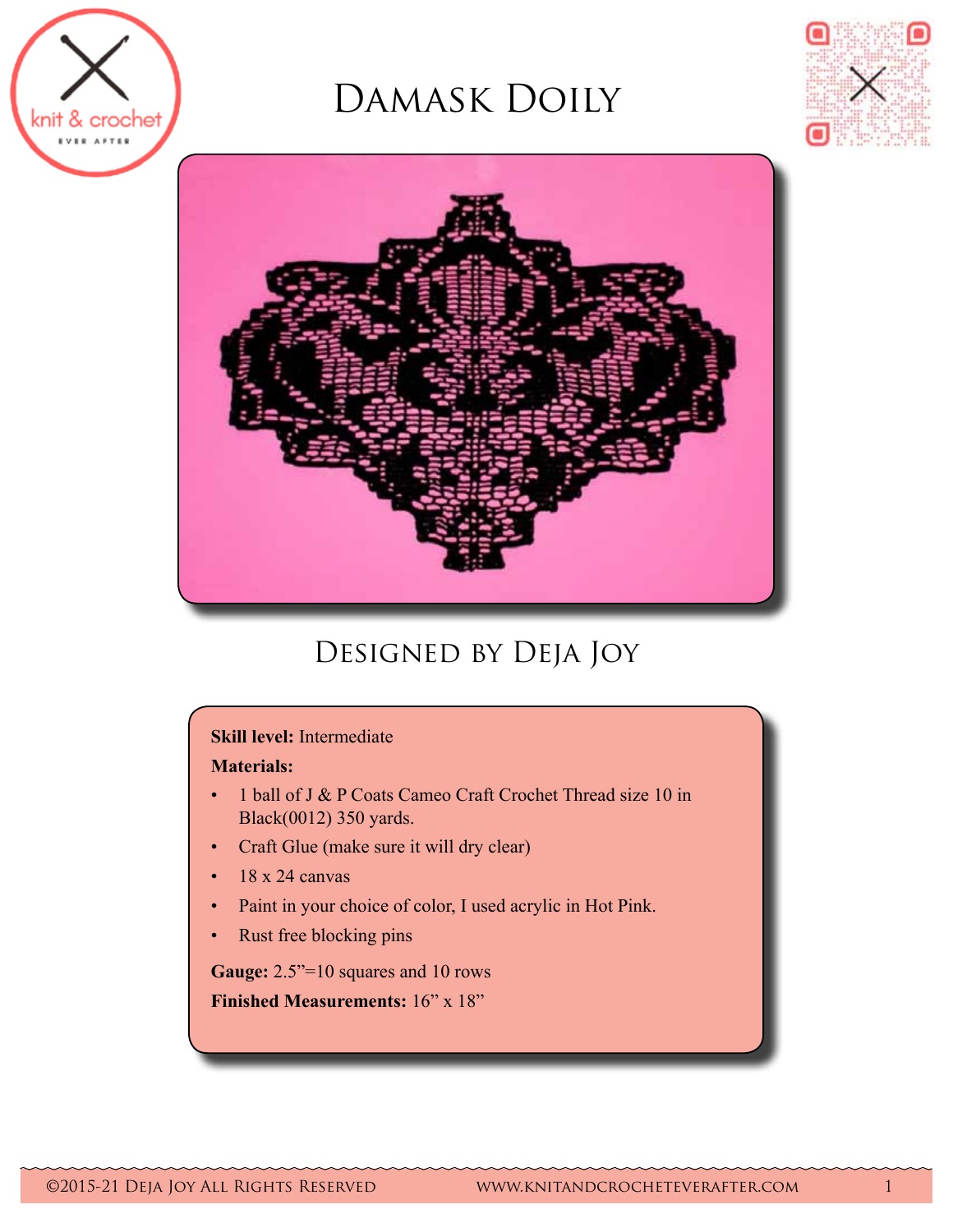

### **Filet Basic Instructions**

Be sure to read all the instructions before beginning. These are basic filet instructions so they contain some stitches that are not in the pattern. Disre-

gard those and focus on what is in the pattern.

#### **How to Read The Pattern:**

Each solid square is equal to 4 double crochets. Each open square is equal to 1 double crochet, followed by 2 chains, followed by 1 double crochet. The double crochet at the end of each square also counts as the first double crochet of the next square. For example, a solid square followed by an open square is 4 double crochets, 2 chains, 1 double crochet.

### **Doily Instructions**

Work from bottom up

Starting at bottom of pattern chain 23.

**Row 1:** Turn, beginning in 4th CH from hook (skipped 3 CHs count as a DC) DC, DC in next 2 chains to complete bottom right solid square of row 1. Continue following pattern for first row reading pattern right to left .

After completing first row, chain 3 to turn to start next row. Continue following pattern until all rows are complete. At end of row 70 fasten off and weave in.

### **Finishing**

### **Blocking**

Once you doily is complete, there are many different ways of blocking it and making it stiff. If you have a preferred method, go ahead and stick with it. The following information is for those who do not have a set blocking method.

Moisten doily and then pin to blocking surface. Beginning in the center and working out stretch the doily into shape and pin generously around the edges. Allow to dry.

### **Stiffen Doily**

Mix equal parts craft glue and water; brush this on the right side of doily, soaking thoroughly. Let dry overnight.

### **Mount Doily**

Paint canvas the color of your choice and let dry completely. When doily is dry, remove from blocking surface. Brush craft glue to the wrong side of doily and adhere to painted canvas. Note: To place doily in the center, measure and mark off in pencil where you need to place doily before applying glue. Be sure to smooth and press doily firmly to ensure it attaches to the canvas. Make sure you are minding the design of the doily when attaching so it is not stretched out of shape. Let dry overnight.

### **Alternative mounting method**

You can also purchase a poster frame or another frame of that sort and paint the backdrop your preferred color and then frame the doily to keep it from the elements.

### **Abbreviations Used**

**CH:** chain **DC**: double crochet **ST(S):** stitch(es)